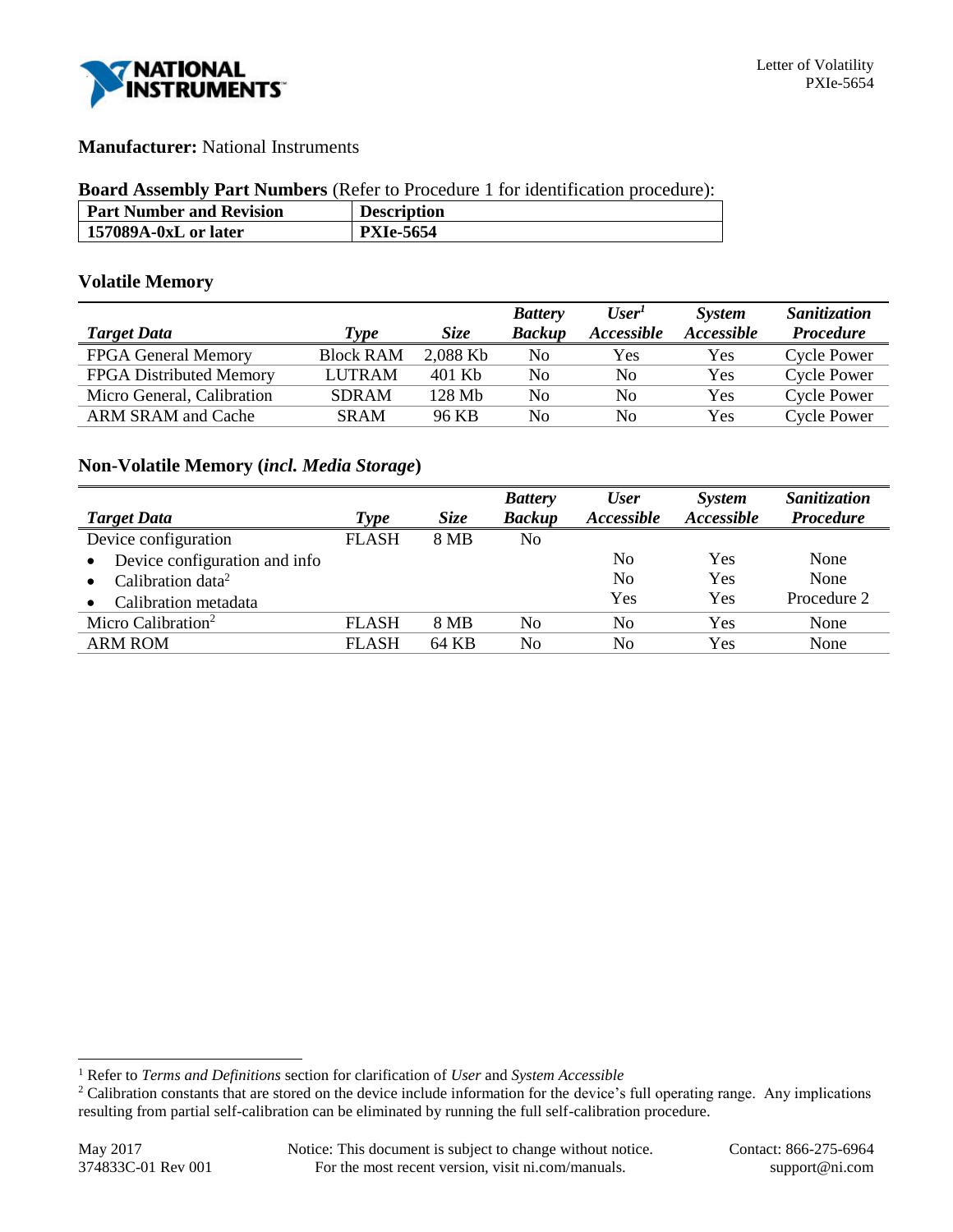

# **Procedures**

## **Procedure 1 –Board Assembly Part Number Identification:**

To determine the Board Assembly Part Number and Revision, refer to the label applied to the surface of your product. The Assembly Part Number should be formatted as "P/N: 157089#-xxL" where "#" is the letter module revision and "xx" is the module variant information specified as two numeric characters.

## **Procedure 2 - Device Configuration Flash (Calibration Metadata):**

The user-accessible areas of the Device Configuration Flash are exposed through a calibration Applications Programming Interface (API) in LabVIEW. To clear the calibration metadata area, complete the following steps in an empty VI and run in LabVIEW.

- 1. To clear the user-defined information, write a known value to the user-defined information field in the calibration memory by performing the following steps:
	- a. Open a session by calling the niRFSG Initialize External Calibration VI. The default password is "NI" (no quotes).
	- b. Pass an empty string to the User Defined Info property.
	- c. Close the session by calling the niRFSG Close External Calibration VI and wire the "write calibration to hardware?" terminal to TRUE.
- 2. To clear the calibration password, perform the following steps:
	- a. Open a session by calling the niRFSG Initialize External Calibration VI.
	- b. Add the niRFSG Change External Calibration Password VI after the open calibration session VI.
	- c. Specify the current password in the "password" input of the niRFSG Change External Calibration Password VI.
	- d. Write "NI" (no quotes) to the "new password" input of niRFSG Change External Calibration Password VI. (This resets the password to the default.)
	- e. Close the session by calling the niRFSG Close External Calibration VI and wire the "write calibration to hardware?" terminal to TRUE.